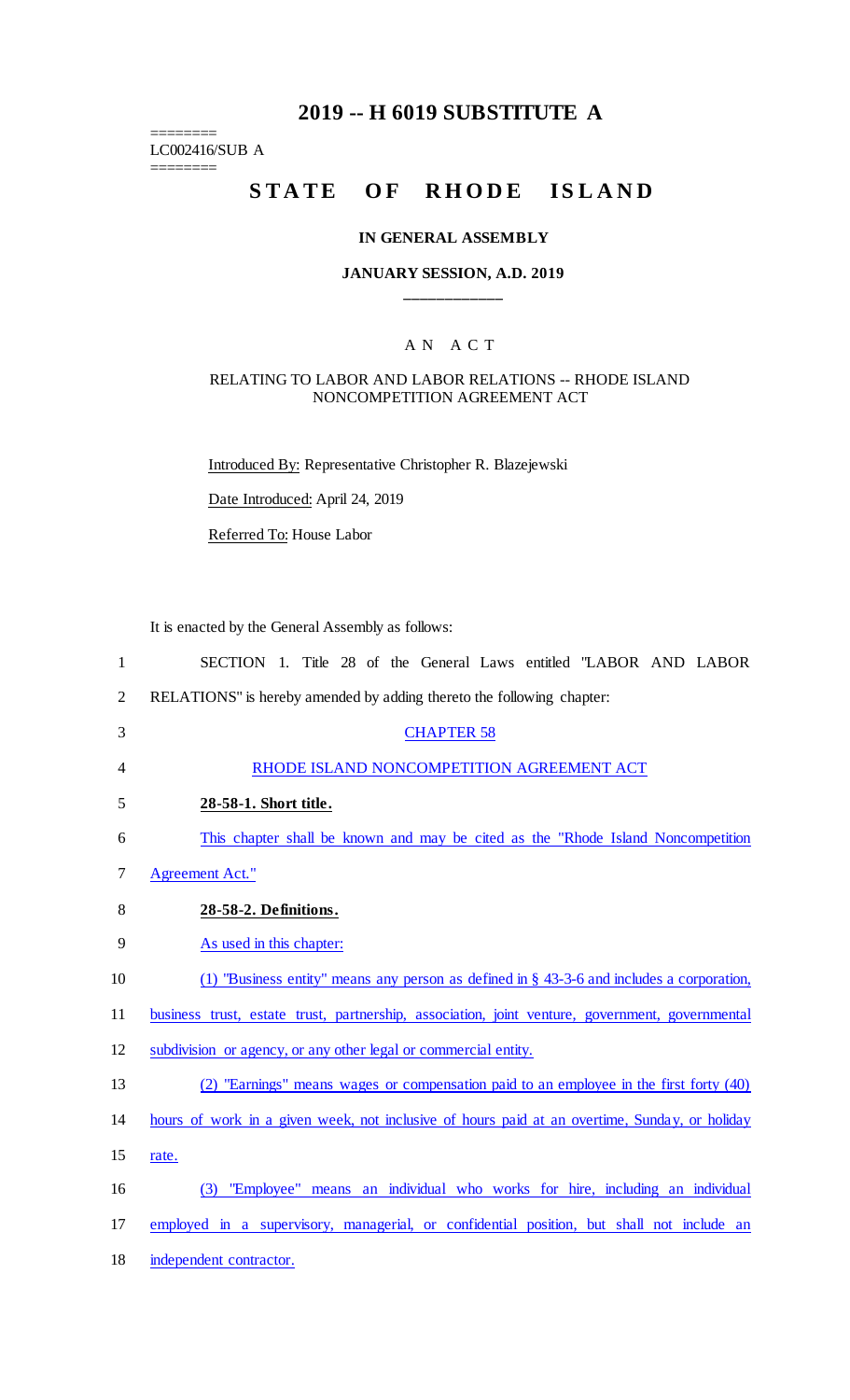(4) "Employer" means any person, business entity, partnership, individual proprietorship, joint venture, firm, company or other similar legal entity that employs one or more employees, and shall include the state and its instrumentalities and political subdivisions, public corporations, and charitable organizations. (5) "Forfeiture agreement" means an agreement that imposes adverse financial consequences on a former employee as a result of the termination of an employment relationship, regardless of whether the employee engaged in competitive activities, following cessation of the employment relationship. Forfeiture agreements do not include forfeiture for competition agreements. (6) "Forfeiture for competition agreement" means an agreement that by its terms or through the manner in which it is enforced, imposes adverse financial consequences on a former employee as a result of the termination of an employment relationship if the employee engages in 13 competitive activities. (7) "Low-wage employee" means an employee whose average annual earnings, as defined in § 28-58-2(2), are not more than two hundred fifty percent (250%) of the federal poverty level for individuals as established by the United States Department of Health and Human Services federal poverty guidelines. (8) "Noncompetition agreement" means an agreement between an employer and an 19 employee, or otherwise arising out of an existing or anticipated employment relationship, under 20 which the employee or expected employee agrees that he or she will not engage in certain specified activities competitive with his or her employer, after the employment relationship has ended. Noncompetition agreements include forfeiture for competition agreements, but do not 23 include: 24 (i) Covenants not to solicit or hire employees of the employer; 25 (ii) Covenants not to solicit or transact business with customers, clients, or vendors of the employer; 27 (iii) Noncompetition agreements made in connection with the sale of a business entity or 28 all or substantially all of the operating assets of a business entity or partnership, or otherwise disposing of the ownership interest of a business entity or partnership, or division or subsidiary of any of the foregoing, when the party restricted by the noncompetition agreement is a significant owner of, or member or partner in, the business entity who will receive significant consideration or benefit from the sale or disposal; (iv) Noncompetition agreements originating outside of an employment relationship; (v) Forfeiture agreements;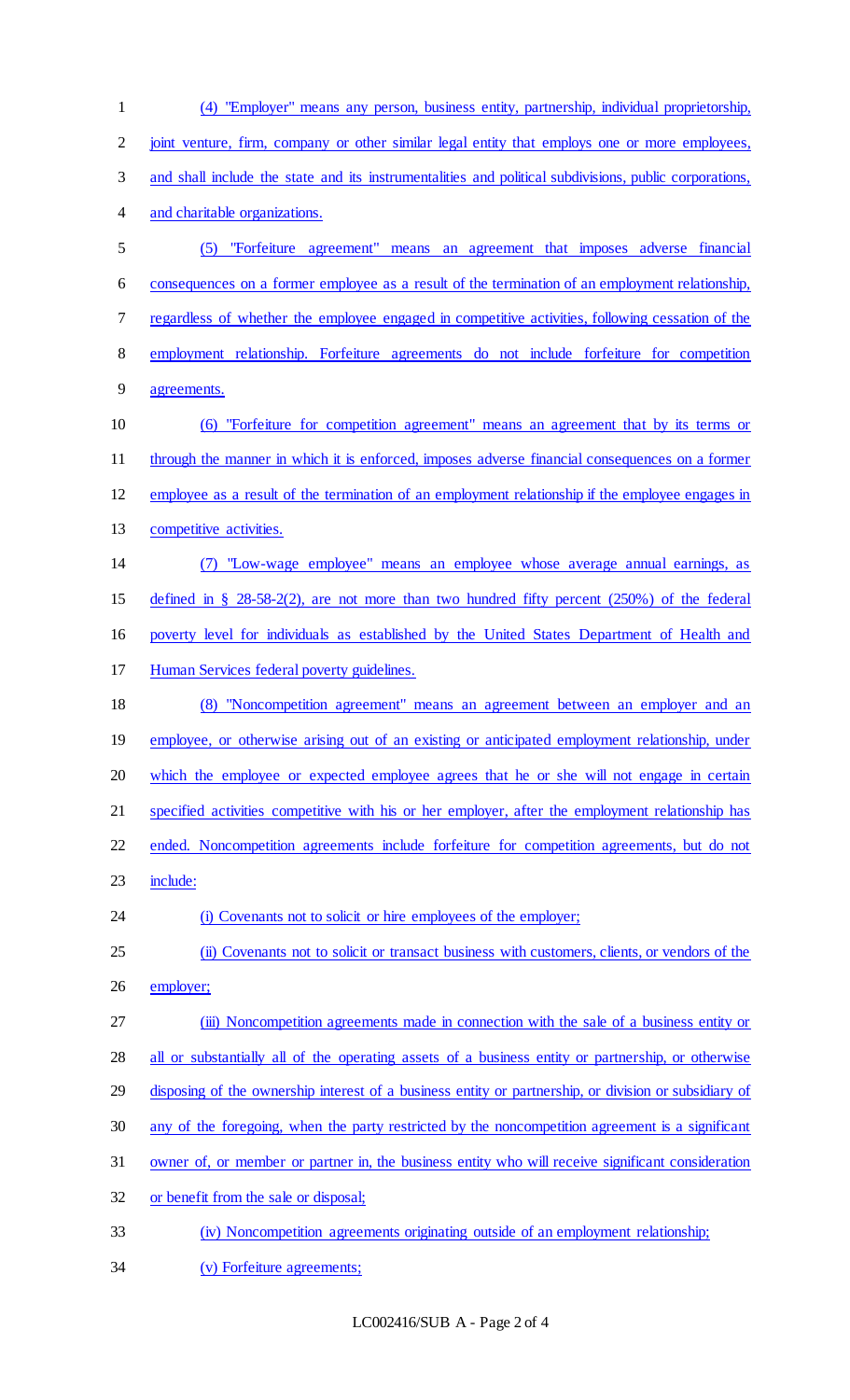| $\mathbf{1}$   | (vi) Nondisclosure or confidentiality agreements;                                                  |
|----------------|----------------------------------------------------------------------------------------------------|
| $\overline{2}$ | (vii) Invention assignment agreements;                                                             |
| 3              | (viii) Noncompetition agreements made in connection with the cessation of or separation            |
| 4              | from employment if the employee is expressly granted seven (7) business days to rescind            |
| 5              | acceptance; or                                                                                     |
| 6              | (ix) Agreements by which an employee agrees to not reapply for employment to the same              |
| 7              | employer after termination of the employee.                                                        |
| 8              | (9) "Trade secret" means information as defined in $\S$ 6-41-1.                                    |
| 9              | 28-58-3. Enforceability.                                                                           |
| 10             | (a) A noncompetition agreement shall not be enforceable against the following types of             |
| 11             | workers:                                                                                           |
| 12             | (1) An employee who is classified as nonexempt under the Fair Labor Standards Act, 29              |
| 13             | U.S.C. 201-219;                                                                                    |
| 14             | (2) Undergraduate or graduate students that participate in an internship or otherwise enter        |
| 15             | a short-term employment relationship with an employer, whether paid or unpaid, while enrolled      |
| 16             | at an educational institution;                                                                     |
| 17             | (3) Employees age eighteen (18) or younger; or                                                     |
| 18             | (4) A low-wage employee.                                                                           |
| 19             | (b) This section does not render void or unenforceable the remainder of a contract or              |
| 20             | agreement containing the unenforceable noncompetition agreement, nor does it preclude the          |
| 21             | imposition of a noncompetition restriction by a court, whether through preliminary or permanent    |
| 22             | injunctive relief or otherwise, as a remedy for a breach of another agreement or of a statutory or |
| 23             | common law duty.                                                                                   |
| 24             | (c) Nothing in this section shall preclude an employer from entering into an agreement             |
| 25             | with an employee not to share any information, including after the employee is no longer           |
| 26             | employed by the employer, regarding the employer or the employment that is a trade secret.         |
| 27             | SECTION 2. This act shall take effect six (6) months after passage.                                |

======== LC002416/SUB A ========